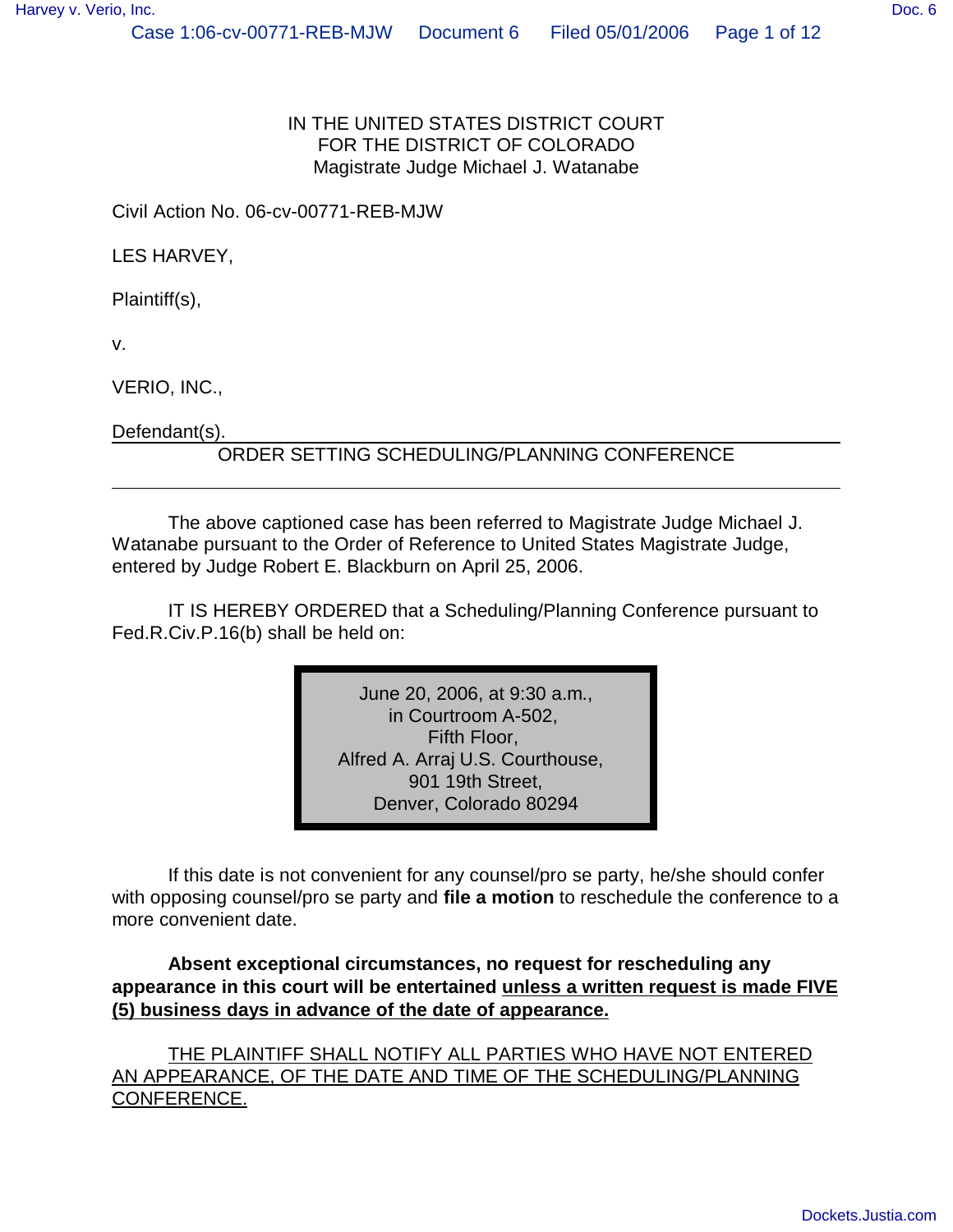IT IS ORDERED that counsel/pro se parties in this case shall hold a prescheduling conference meeting and prepare a proposed Scheduling Order in accordance with Fed.R.Civ.P.26(f) as amended, and D.C.COLO.LCivR 26.1 and App. F, on or before 21 days prior to scheduling conference. Pursuant to Fed.R.Civ.P.26(d), as amended, no discovery shall be sought until after the pre-scheduling conference meeting. No later than 5 days prior to the Scheduling/Planning Conference, counsel/pro se parties shall submit their proposed Scheduling Order **(in PDF)** in compliance with the ECF Filing Procedures. An additional copy shall be provided to chambers by e-mail with the subject line "Proposed Scheduling Order" and case number **(in WordPerfect format)** to: Watanabe\_Chambers@cod.uscourts.gov. In addition, on or before 14 days after the pre-scheduling conference meeting, the parties shall comply with the mandatory disclosure requirements of Fed.R.Civ.P.26(a)(1), as amended.

Counsel/pro se parties shall prepare the proposed Scheduling Order in accordance with the form which may be downloaded in richtext format from the forms section of the Court's website at www.cod.uscourts.gov, and are also attached to this document. Instructions for downloading in richtext format are posted in the forms section of the website. Parties who are *pro se* or do not have access to the internet may visit the Clerk's Office in Alfred A. Arraj U.S. Courthouse, 901 19th Street, Room A-105, Denver, Colorado. (The Clerk's Office telephone number is (303) 844-3433.) Scheduling Orders prepared by parties not represented by counsel, or without access to ECF, shall be submitted on paper.

IT IS FURTHER ORDERED that at least five (5) days prior to the Scheduling/ Planning Conference, counsel/pro se parties shall each submit a brief Confidential Settlement Statement to the Magistrate Judge **ONLY**, outlining the facts and issues involved in the case, and the possibilities for settlement, including any settlement authority from the client. ECF participants shall submit their Confidential settlement statements to chambers with a subject line "Confidential Settlement Statement" and the case number to: Watanabe\_Chambers@cod.uscourts.gov. (The Confidential Settlement Statement should be in PDF format and sent as an attachment to the email.) Counsel should be prepared to discuss settlement at the Scheduling/Planning Conference and should obtain settlement authority from the client, or have the client available either in person or by telephone. Confidential Settlement Statements prepared by parties not represented by counsel, or without access to ECF, shall be submitted on paper.

All out-of-state counsel shall comply with D.C.COLO.LCivR 83.3 prior to the Scheduling/Planning Conference.

It is the responsibility of counsel to notice the court of their entry of appearance, notice of withdrawal, notice of substitution of counsel, or notice of change of counsel's address, e-mail address, or telephone number by complying with the ECF Procedures and, filing the appropriate document with the court.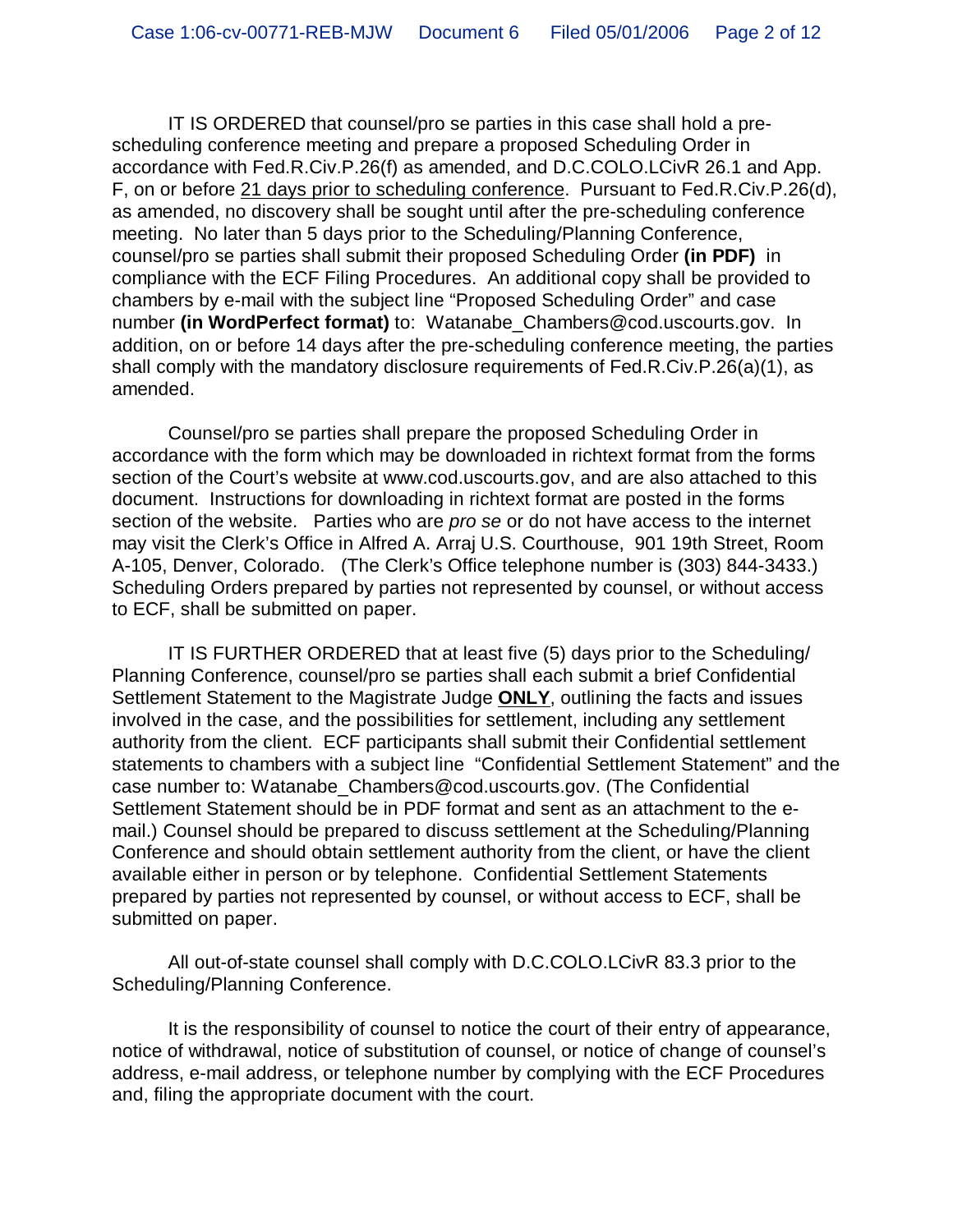Please remember that **everyone** seeking entry into the Alfred A. Arraj United States Courthouse will be required to show valid photo identification. See D.C.COLO.LCivR 83.2B. Failure to comply with this requirement will result in denial of entry into the Alfred A. Arraj United States Courthouse.

DONE AND SIGNED THIS 1<sup>ST</sup> DAY OF MAY, 2006.

BY THE COURT:

s/Michael J. Watanabe MICHAEL J. WATANABE United States Magistrate Judge

mjw/den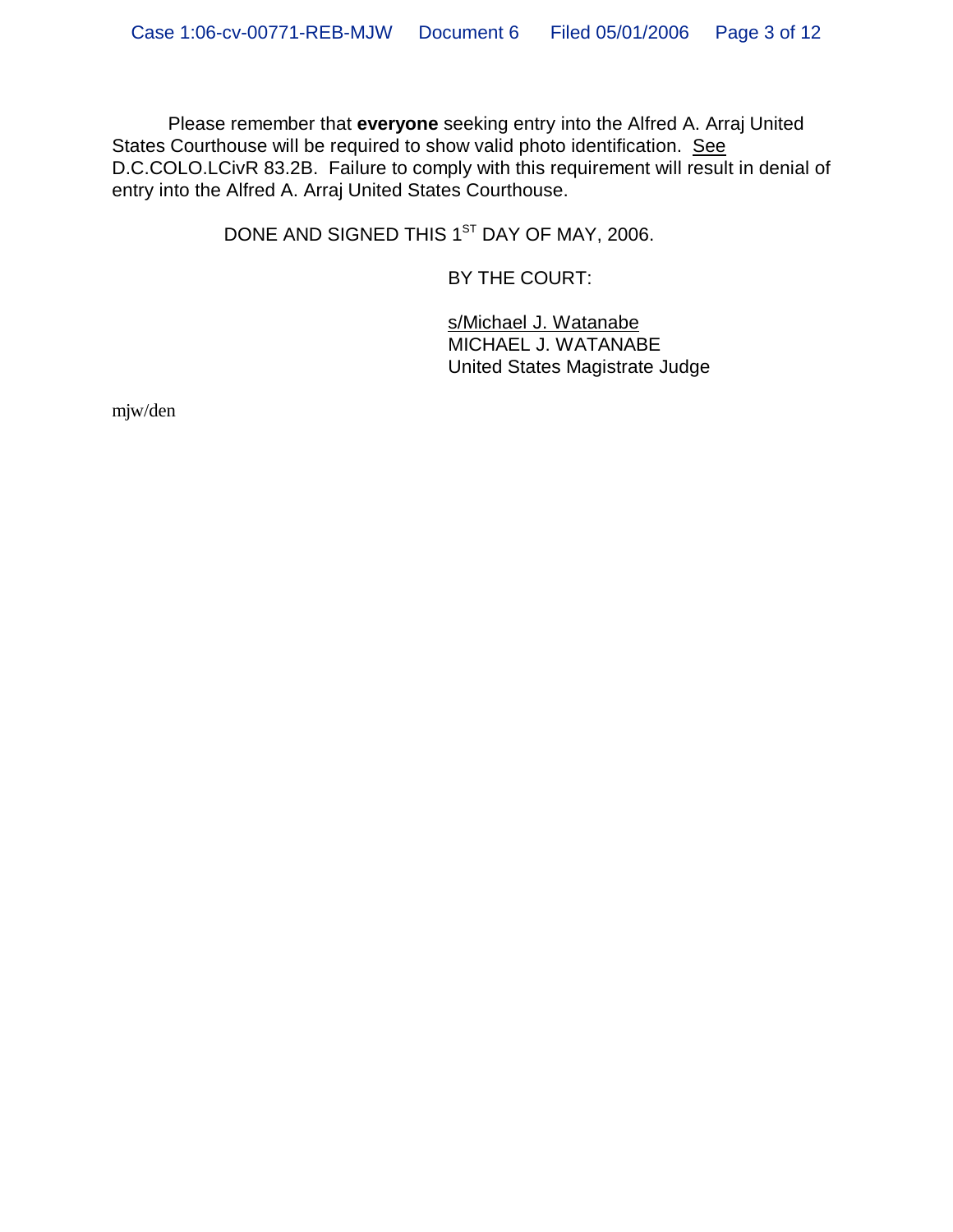Atch 1

#### INSTRUCTIONS FOR PREPARATION OF SCHEDULING ORDER

When the court has set a scheduling conference pursuant to Fed. R. Civ. P. 16 and D.C.COLO.LCivR 16.1 and 16.2 , a scheduling order shall be prepared in accordance with these instructions. In accordance with Fed. R. Civ. P. 26(f), no discovery shall be done by the parties until the parties meet and attempt to agree on a scheduling order. The rule 26(f) meeting shall be held at least 21 days before the proposed scheduling order is due to be tendered. The disclosures required by Fed. R. Civ. P. 26(a)(1) shall be exchanged at or within 14 days after the rule 26(f) meeting. Do not file any disclosure statements with the court.

Five days before the scheduling conference (see Fed. R. Civ. P. 6 for all computations of time), counsel are to tender a proposed scheduling order which shall include the signatures of counsel and pro se parties and shall provide for approval by the court as specified on the attached form. Counsel and pro se parties should try, in good faith, to agree upon matters covered in the scheduling order. Any area of disagreement should be set forth with a brief statement concerning the basis for the disagreement. The parties should expect that the court will make modifications in the proposed scheduling order and will want to discuss all issues affecting management of the case.

D.C.COLO.LCivR 72.2 authorizes magistrates judges to exercise jurisdiction of civil matters upon the consent of the parties. If all parties have consented to the exercise of jurisdiction by a magistrate judge pursuant to D.C.COLO.LCivR 72.2, the "Notice of Availability of a United States Magistrate Judge to Exercise Jurisdiction and Consent to the Exercise of Jurisdiction by a United States Magistrate Judge" form and a proposed order of reference are to be filed promptly with the Clerk of the Court and the consent indicated in section 6. of the proposed scheduling order. Note that D.C.COLO.LCivR 72.2D. provides, in part: "Written consent to proceed before a magistrate judge must be filed no later than ten days after the discovery cut-off date. In cases not requiring discovery, the parties shall have 40 days from the filing of the last responsive pleading to file their unanimous consent." Refer to D.C.COLO.LCivR 72.2F. if all parties have not been served or in the event additional parties are added after the scheduling conference.

Listed on the following pages is the format for the proposed scheduling order. The bracketed and italicized information on the form explains what the court expects. Scheduling orders shall be double-spaced in accordance with D.C.COLO.LCivR 10.1E., even though the instructions in the following format for the proposed scheduling order are single-spaced.

(Rev. 04/15/02)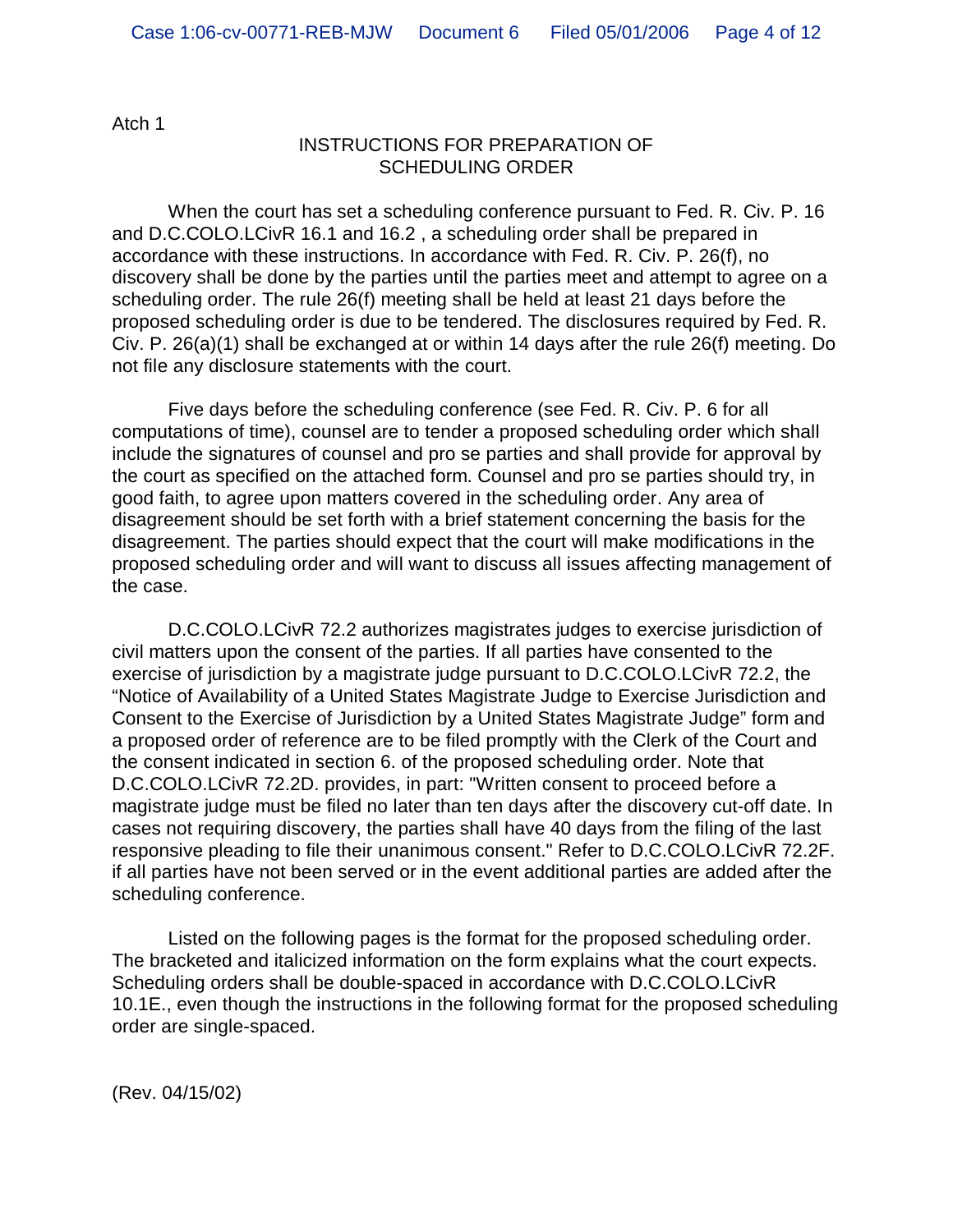Atch 2

### **IN THE UNITED STATES DISTRICT COURT FOR THE DISTRICT OF COLORADO**

Civil Action No.

Plaintiff(s),

v.

Defendant(s).

# **SCHEDULING ORDER**

#### **1. DATE OF CONFERENCE AND APPEARANCES OF COUNSEL AND** *PRO SE* **PARTIES**

*[Provide the date of the conference and the names, addresses, and telephone numbers of counsel for each party and each* pro se *party. Identify by name the party represented by each counsel.]*

# **2. STATEMENT OF CLAIMS AND DEFENSES**

- *a. Plaintiff(s):*
- *b. Defendant(s):*
- *c. Other Parties:*

*[Provide concise statements of all claims or defenses. Each party, in light of formal or informal discovery undertaken thus far, should take special care to eliminate frivolous claims or defenses. Fed. R. Civ. P. 16(c)(1), 11. Do not summarize the pleadings. Statements such as "defendant denies the material allegations of the complaint" are not acceptable.]*

#### **3. UNDISPUTED FACTS**

The following facts are undisputed: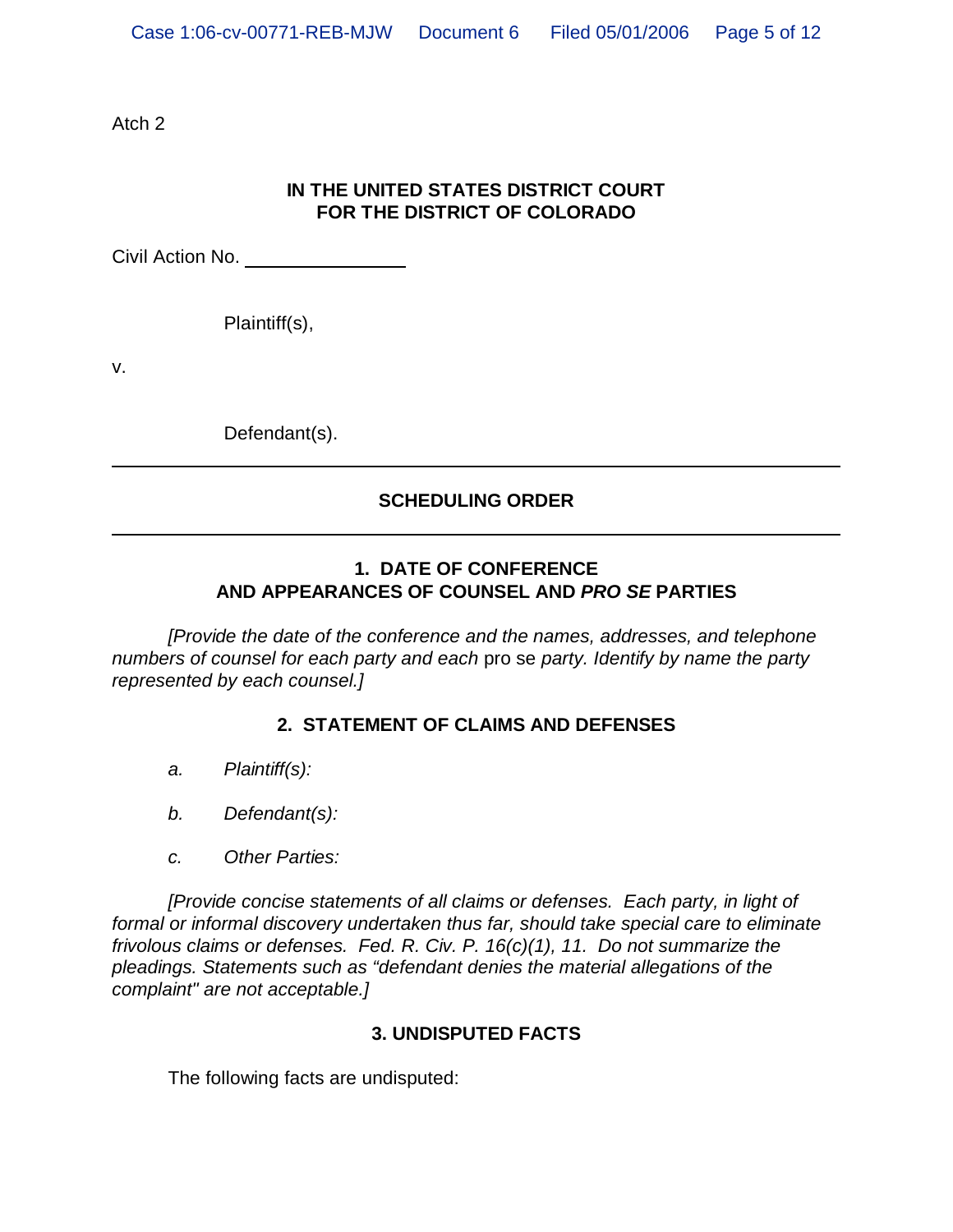*[When the parties have their rule 26(f) meeting, they should make a good-faith attempt to determine which facts are not in dispute.]*

# **4. COMPUTATION OF DAMAGES**

*[Include a computation of all categories of damages sought and the basis and theory for calculating damages. See Fed. R. Civ. P. 26(a)(1)(C). This should include the claims of all parties. It should also include a description of the economic damages, noneconomic damages, and physical impairment claimed, if any.]*

#### **5. REPORT OF PRECONFERENCE DISCOVERY AND MEETING UNDER FED. R. CIV. P. 26(f)**

a. Date of rule 26(f) meeting.

b. Names of each participant and party he/she represented.

c. Proposed changes, if any, in timing or requirement of disclosures under Fed. R. Civ. P. 26(a)(1).

d. Statement as to when rule 26(a)(1) disclosures were made or will be made.

*[If a party's disclosures were not made within the time provided in Fed. R. Civ. P. 26(a)(1), the party must provide here an explanation showing good cause for the omission.]*

e. Statement concerning any agreements to conduct informal discovery, including joint interviews with potential witnesses, exchanges of documents, and joint meetings with clients to discuss settlement. If there is agreement to conduct joint interviews with potential witnesses, list the names of such witnesses and a date and time for the interview which has been agreed to by the witness, all counsel, and all *pro se* parties.

# **6. CONSENT**

*[Pursuant to D.C.COLO.LCivR 72.2, all full-time magistrate judges in the District of Colorado are specially designated under 28 U.S.C. §636(c)(1) to conduct any or all proceedings in any jury or nonjury civil matter and to order the entry of judgment. Upon consent of the parties and an order of reference from the district judge, the magistrate judge assigned the case under 28 U.S.C. § 636(a) and (b) will hold the scheduling conference and retain settlement jurisdiction, whereas pretrial case management, jurisdiction of dispositive motions, and trial will be assigned to the magistrate judge*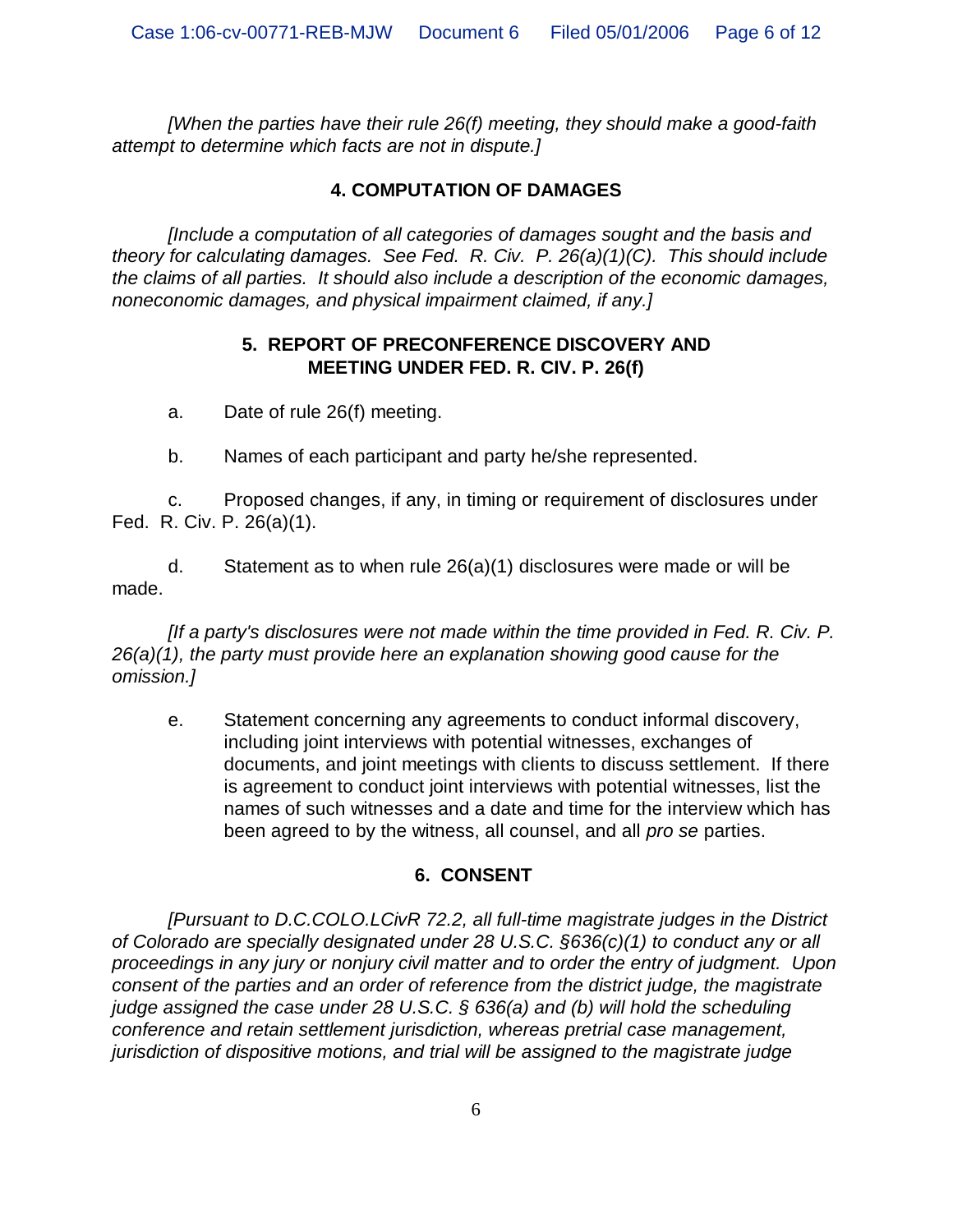*drawn at random under D.C.COLO.LCivR 72.2.]*

*[Indicate below the parties' consent choice.]*

All parties *[have or have not]* consented to the exercise of jurisdiction of a magistrate judge.

### **7. CASE PLAN AND SCHEDULE**

a. Deadline for Joinder of Parties and Amendment of Pleadings:

*[Set time period within which to join other parties and to amend all pleadings. This portion of the scheduling order relates to timing only. It does not eliminate the necessity to file an appropriate motion and to otherwise comply with Fed. R. Civ. P. 15. Unless otherwise ordered in a particular case, for good cause, these dates should be no later than 45 days after the date of the scheduling conference, so as to minimize the possibility that late amendments and joinder of parties will precipitate requests for extensions of discovery cutoff, final pretrial conference, and dispositive motion dates. Counsel and* pro se *parties should plan discovery so that discovery designed to identify additional parties or claims is completed before these deadlines.]*

- b. Discovery Cut-off:
- c. Dispositive Motion Deadline:

*[Set time periods in which discovery is to be completed and dispositive motions are to be filed.]*

- d. Expert Witness Disclosure
	- *[(1) State anticipated fields of expert testimony, if any.*
	- *(2) State any limitations proposed on the use or number of expert witnesses.*

*(3) The parties shall designate all experts and provide opposing counsel and any pro se party with all information specified in Fed. R. Civ. P. 26(a)(2) on or before \_\_\_\_\_\_\_\_\_\_\_\_\_\_\_\_\_\_, 200\_\_.*

*(4) The parties shall designate all rebuttal experts and provide opposing counsel and any pro se party with all information specified in Fed. R. Civ. P. 26(a)(2) on or before \_\_\_\_\_\_\_\_\_\_\_\_\_\_\_, 200\_\_.*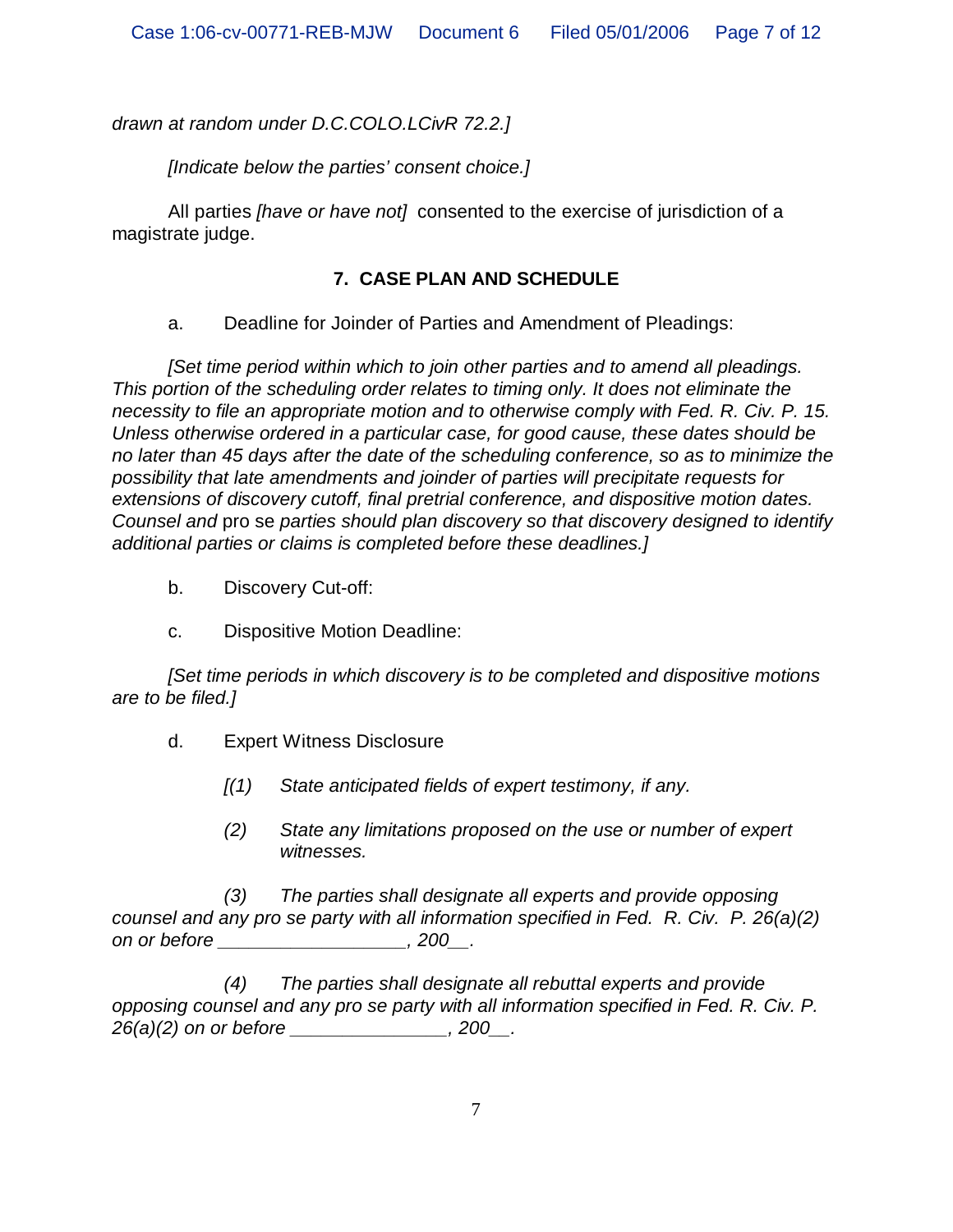*(5) Notwithstanding the provisions of Fed. R. Civ. P. 26(a)(2)(B), no exception to the requirements of the rule will be allowed by stipulation of the parties unless the stipulation is approved by the court.]*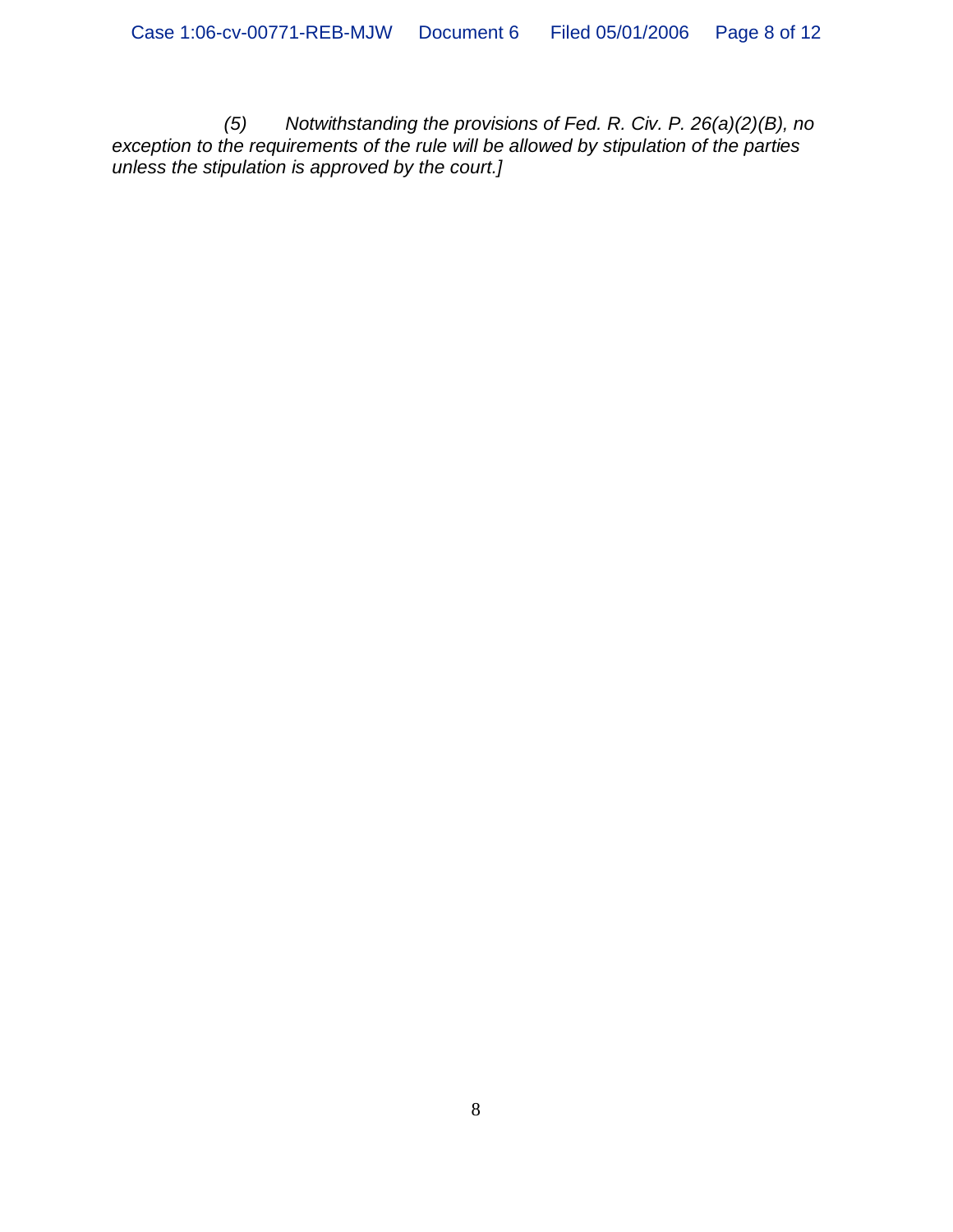#### e. Deposition Schedule:

| Name of Deponent | Date of Deposition | Time of<br>Deposition | Expected Length of<br>Deposition |
|------------------|--------------------|-----------------------|----------------------------------|
|                  |                    |                       |                                  |
|                  |                    |                       |                                  |
|                  |                    |                       |                                  |
|                  |                    |                       |                                  |

*[List the names of persons to be deposed and a schedule of any depositions to be taken, including (i) a good faith estimate of the time needed for the deposition and (ii) time(s) and date(s)for the deposition which have been agreed to by the deponent and persons signing the scheduling order.]*

f. Interrogatory Schedule

*[Set a schedule for the submission of and response to written interrogatories, if any are desired.]*

g. Schedule for Request for Production of Documents

*[Set a schedule for the submission of and response to requests for documents, if any are desired.]*

h. Discovery Limitations:

(1) Any limits which any party wishes to propose on the number of depositions.

(2) Any limits which any party wishes to propose on the length of depositions.

(3) Modifications which any party proposes on the presumptive numbers of depositions or interrogatories contained in the federal rules.

(4) Limitations which any party proposes on number of requests for production of documents and/or requests for admissions.

*[At the rule 26(f) meeting, the parties should make a good-faith attempt to agree to limit the number of depositions, interrogatories, requests for admissions, and requests for production. In the majority of cases, the parties should anticipate that discovery, will be limited as specified in Fed. R. Civ. P. 30(a)(2)(A), 33.]*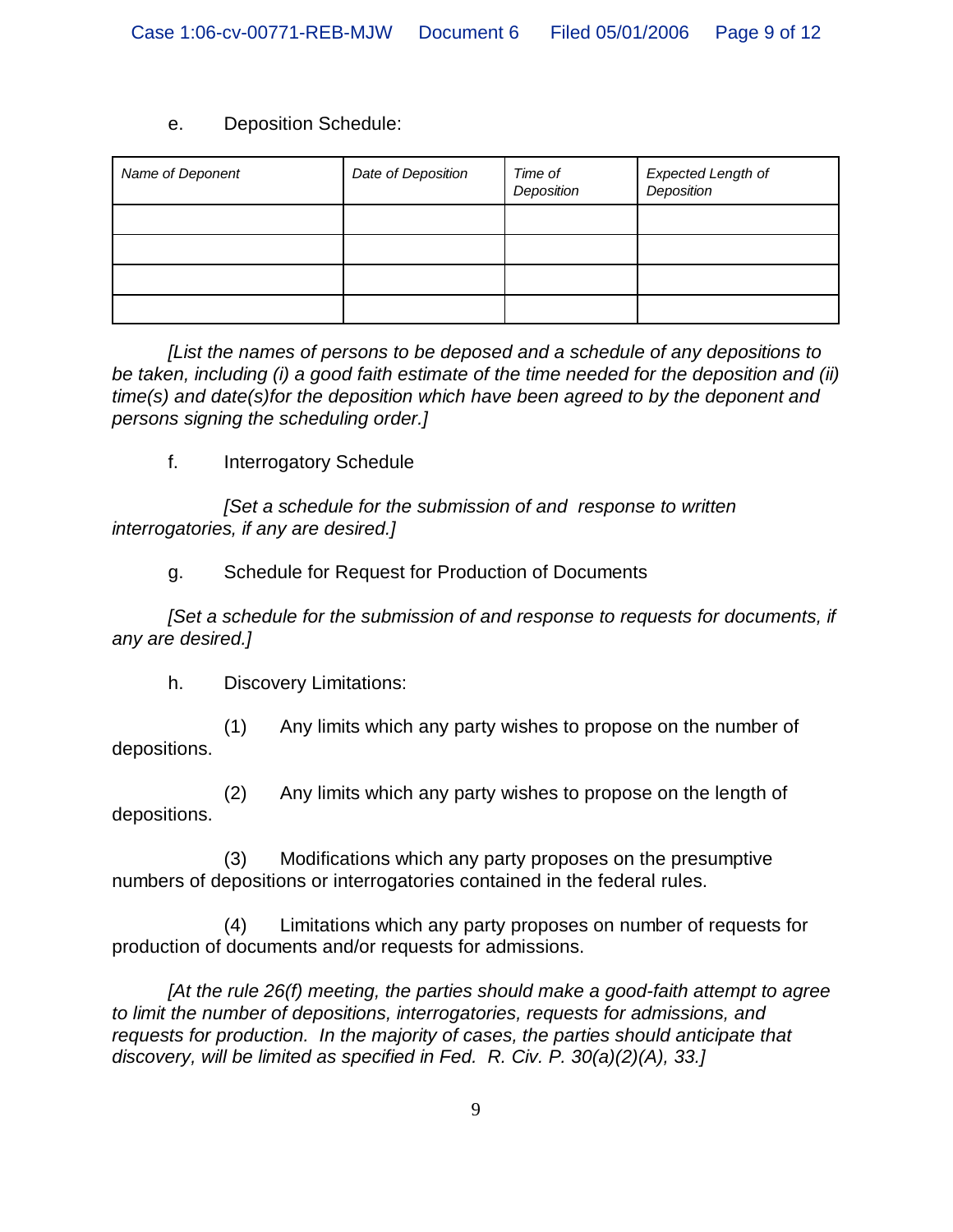### (5) Other Planning or Discovery Orders

*[Set forth any other proposed orders concerning scheduling or discovery.]*

### **8. SETTLEMENT**

*[The parties must certify here that, as required by Fed. R. Civ. P. 26(f), they have discussed the possibilities for a prompt settlement or resolution of the case by alternate dispute resolution. They must also report the result of any such meeting, and any similar future meeting, to the magistrate judge within ten days of the meeting.]*

### **9. OTHER SCHEDULING ISSUES**

a. A statement of those discovery or scheduling issues, if any, on which counsel, after a good-faith effort, were unable to reach an agreement.

b. Anticipated length of trial and whether trial is to the court or jury.

# **10. DATES FOR FURTHER CONFERENCES**

*[The magistrate judge will complete this section at the scheduling conference if he or she has not already set deadlines by an order filed before the conference.]*

a. A settlement conference will be held on\_\_\_\_\_\_\_\_\_\_\_\_\_\_\_\_\_\_\_\_\_\_\_\_ at \_\_\_\_\_\_ o'clock \_\_.m.

It is hereby ordered that all settlement conferences that take place before the magistrate judge shall be confidential.

- ( ) *Pro se* parties and attorneys only need be present.
- ( ) *Pro se* parties, attorneys, and client representatives with authority to settle must be present. (NOTE: This requirement is not fulfilled by the presence of counsel. If an insurance company is involved, an adjustor authorized to enter into settlement must also be present.)
- ( ) Each party shall submit a Confidential Settlement Statement to the magistrate judge on or before \_\_\_\_\_\_\_\_\_\_\_\_\_\_\_\_\_\_\_ outlining the facts and issues in the case and the party's settlement position.
- b. Status conferences will be held in this case at the following dates and times:

\_\_\_\_\_\_\_\_\_\_\_\_\_\_\_\_\_\_\_\_\_\_\_\_\_\_\_\_\_\_\_\_\_\_\_\_\_\_\_\_\_\_\_\_\_\_\_\_\_\_\_\_\_\_\_\_\_\_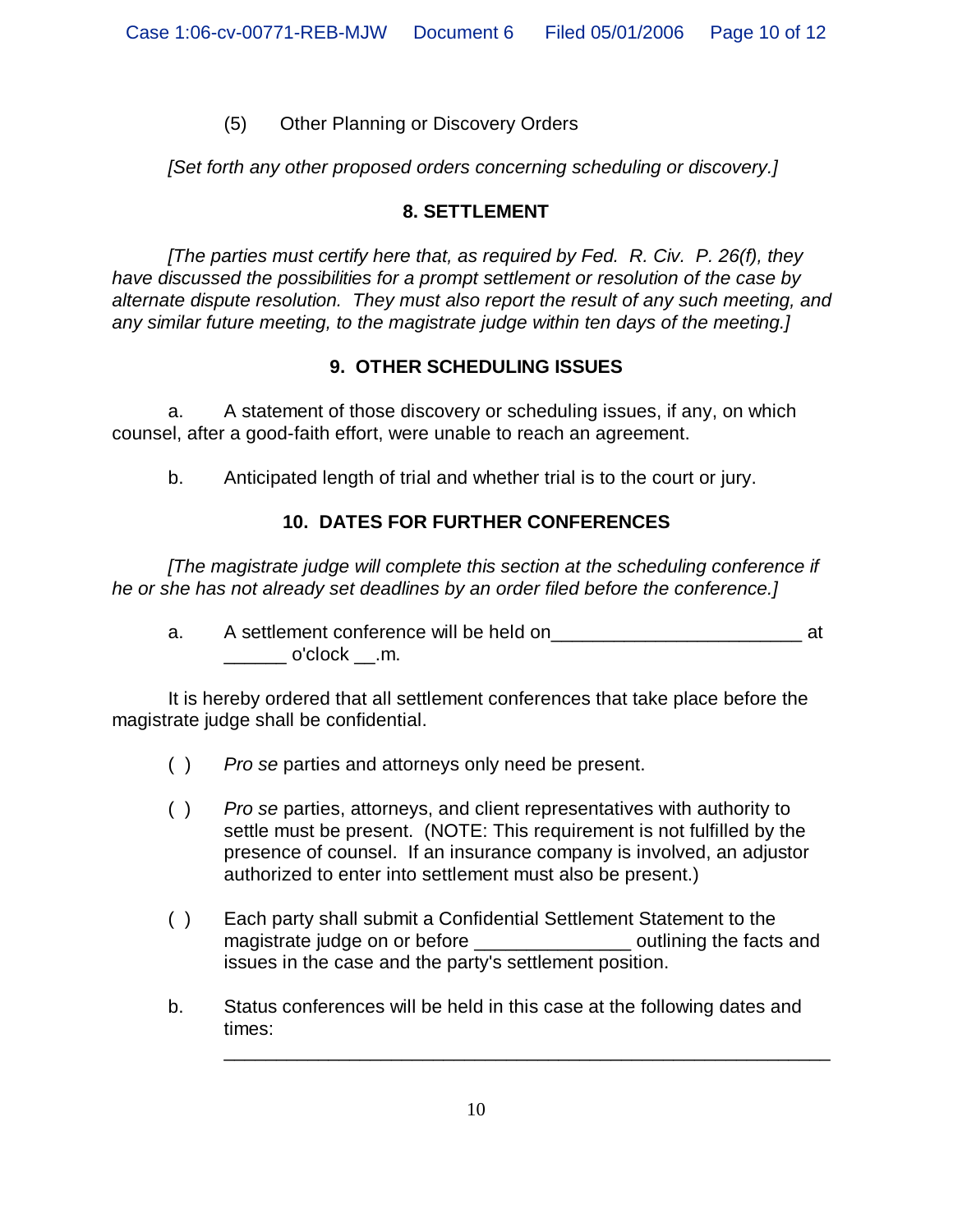c. A final pretrial conference will be held in this case on at o'clock .m. A Final Pretrial Order shall be prepared by the parties and submitted to the court no later than five days before the final pretrial conference.

\_\_\_\_\_\_\_\_\_\_\_\_\_\_\_\_\_\_\_\_\_\_\_\_\_\_\_\_\_\_\_\_\_\_\_\_\_\_\_\_\_\_\_\_\_\_\_\_\_\_\_\_\_\_\_\_\_\_

#### **11. OTHER MATTERS**

[*The following paragraph shall be included in the scheduling order:]*

In addition to filing an appropriate notice with the clerk's office, counsel must file a copy of any notice of withdrawal, notice of substitution of counsel, or notice of change of counsel's address or telephone number with the clerk of the magistrate judge assigned to this case.

In addition to filing an appropriate notice with the clerk's office, a *pro se* party must file a copy of a notice of change of his or her address or telephone number with the clerk of the magistrate judge assigned to this case.

With respect to discovery disputes, parties must comply with D.C.COLO.LCivR 7.1A.

The parties filing motions for extension of time or continuances must comply with D.C.COLO.LCivR 6.1D. by submitting proof that a copy of the motion has been served upon the moving attorney's client, all attorneys of record, and all *pro se* parties.

# **12. AMENDMENTS TO SCHEDULING ORDER**

*[Include a statement that the scheduling order may be altered or amended only upon a showing of good cause.]*

DATED this day of  $200$ .

BY THE COURT:

United States Magistrate Judge

\_\_\_\_\_\_\_\_\_\_\_\_\_\_\_\_\_\_\_\_\_\_\_\_\_\_\_\_\_\_\_